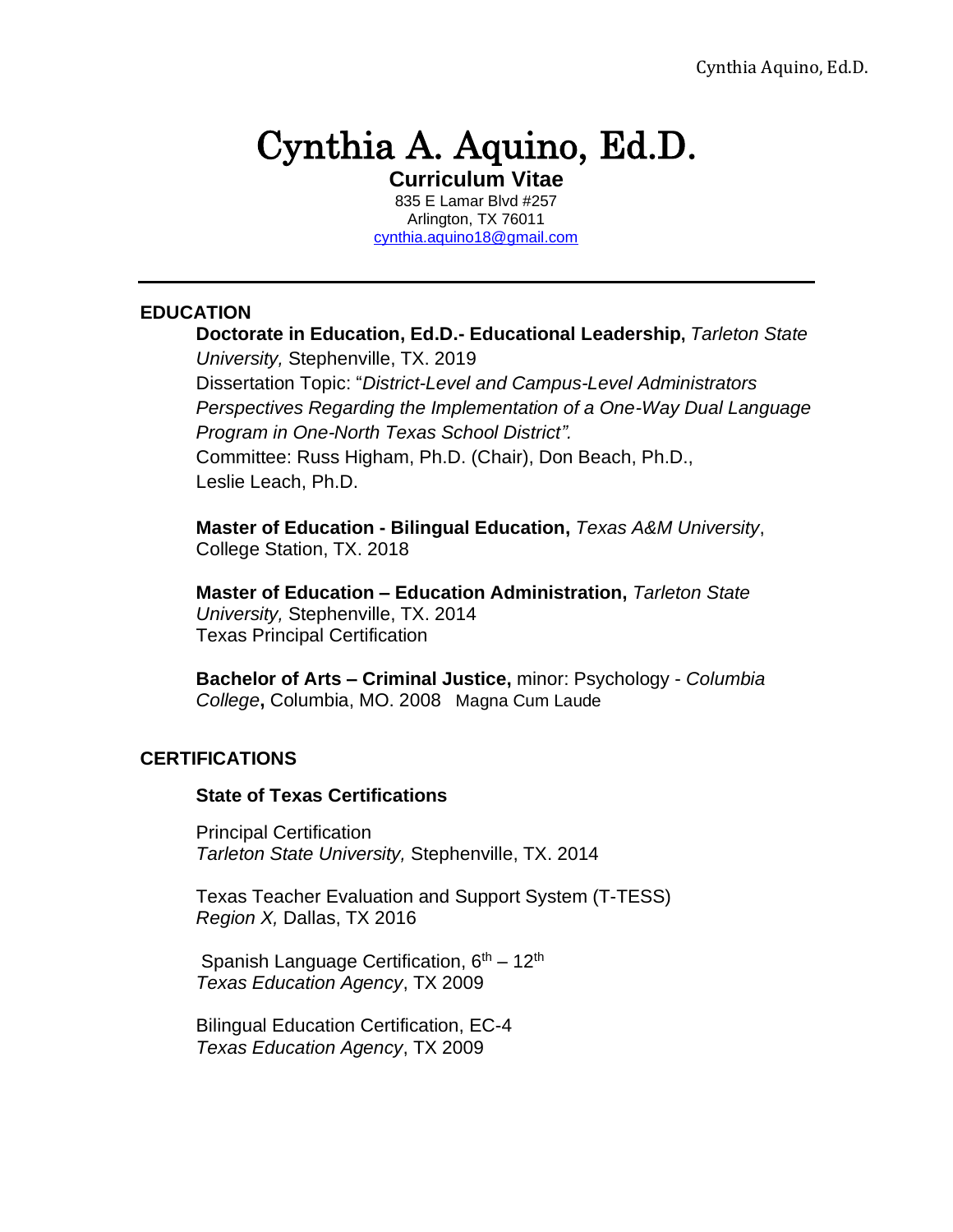## **HIGHER EDUCATION EXPERIENCE**

**Clinical Teaching Field Supervisor,** University of North Texas at Dallas (2020)

- Supervise teacher candidates in Clinical I, Clinical II, Graduate Teachers **Candidates**
- Conducts formal and informal observations providing feedback for teacher development and growth
- Establish and maintain regular and effective communication, and strict confidentiality with teacher candidates, school and district personnel, and program faculty.

**Adjunct Professor,** University of North Texas at Dallas

- EDBE 4480 Bilingual Approaches to Content-Based Learning (Fall 2020, Spring 2021)
- EDBE 4395 Methods & Materials for Teaching Spanish EC-12 (Fall 2020, Spring 2021)

**Adjunct Professor,** Sul Ross State University

- EDUC 3329 Methodology of Second Language (Spring 2021)
- EDUC 4328 Teaching Spanish Language Arts in the Bilingual Classroom (Spring 2021)
- EDUC 3328 Foundations of Bilingual Education (Fall 2020)

## **K-12 PROFESSIONAL EXPERIENCE**

**Assistant Principal,** Grand Prairie Independent School District, July 2016 – June 2020.

**Learning Network Bilingual Specialist,** Fort Worth Independent School District, July 2014 – July 2016.

**Dual Language Program Implementation Specialist,** Fort Worth Independent School District-Administration Building, July 2013 - July 2014.

**Dual Language Teacher,** Fort Worth Independent School District, August 2009 - June 2013.

# **PUBLICATIONS**

Aquino, Cynthia A. (2020). "*Cognates-Cognados."* Self-published.

Aquino, Cynthia A. (2020). "*Vocabulario A-Z."* Self-published.